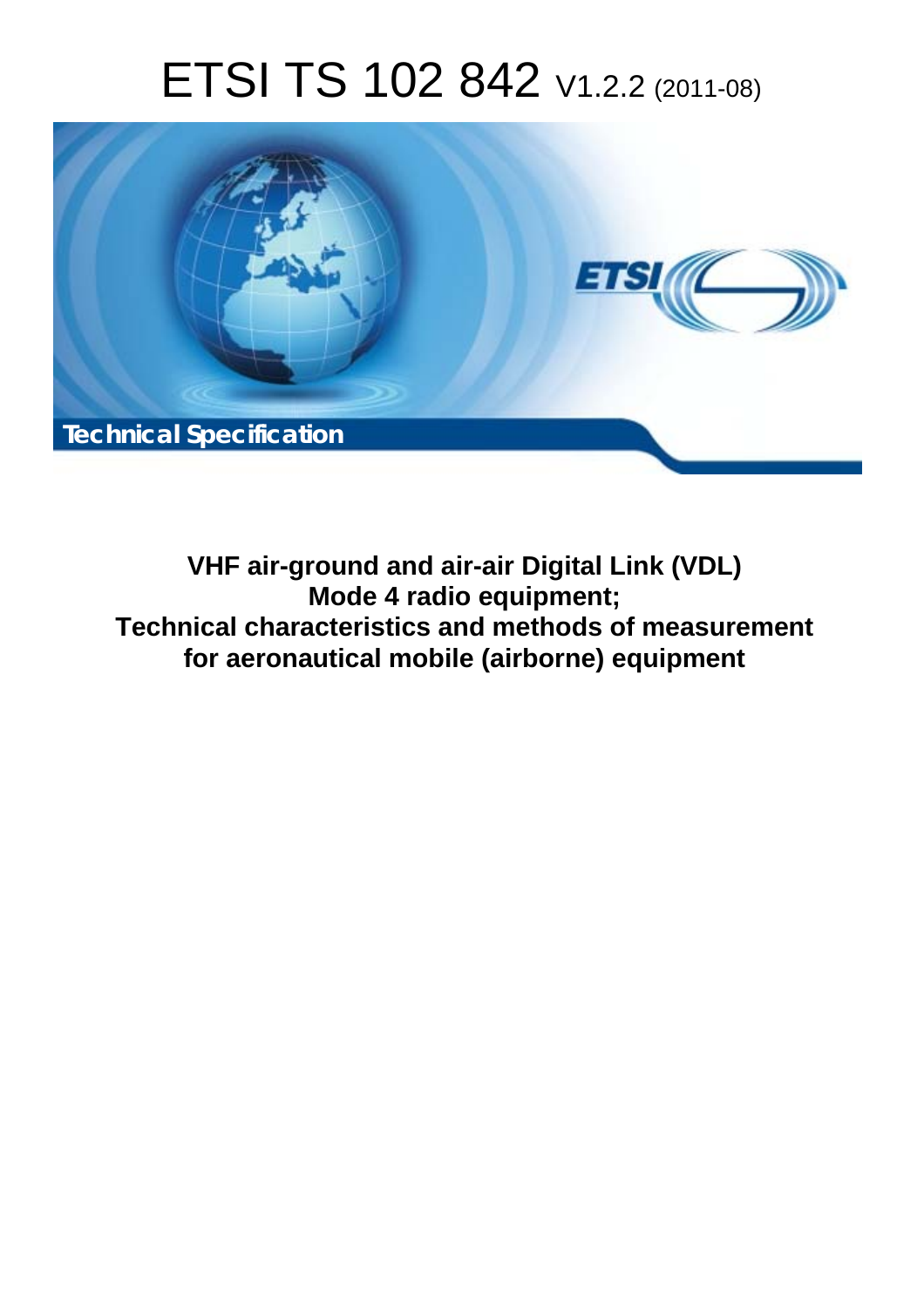Reference RTS/AERO-00013

Keywords aeronautical, digital, radio, testing, VHF

#### *ETSI*

#### 650 Route des Lucioles F-06921 Sophia Antipolis Cedex - FRANCE

Tel.: +33 4 92 94 42 00 Fax: +33 4 93 65 47 16

Siret N° 348 623 562 00017 - NAF 742 C Association à but non lucratif enregistrée à la Sous-Préfecture de Grasse (06) N° 7803/88

#### *Important notice*

Individual copies of the present document can be downloaded from: [http://www.etsi.org](http://www.etsi.org/)

The present document may be made available in more than one electronic version or in print. In any case of existing or perceived difference in contents between such versions, the reference version is the Portable Document Format (PDF). In case of dispute, the reference shall be the printing on ETSI printers of the PDF version kept on a specific network drive within ETSI Secretariat.

Users of the present document should be aware that the document may be subject to revision or change of status. Information on the current status of this and other ETSI documents is available at <http://portal.etsi.org/tb/status/status.asp>

If you find errors in the present document, please send your comment to one of the following services: [http://portal.etsi.org/chaircor/ETSI\\_support.asp](http://portal.etsi.org/chaircor/ETSI_support.asp)

#### *Copyright Notification*

No part may be reproduced except as authorized by written permission. The copyright and the foregoing restriction extend to reproduction in all media.

> © European Telecommunications Standards Institute 2011. All rights reserved.

DECT<sup>™</sup>, PLUGTESTS<sup>™</sup>, UMTS<sup>™</sup> and the ETSI logo are Trade Marks of ETSI registered for the benefit of its Members. **3GPP**TM and **LTE**™ are Trade Marks of ETSI registered for the benefit of its Members and of the 3GPP Organizational Partners.

**GSM**® and the GSM logo are Trade Marks registered and owned by the GSM Association.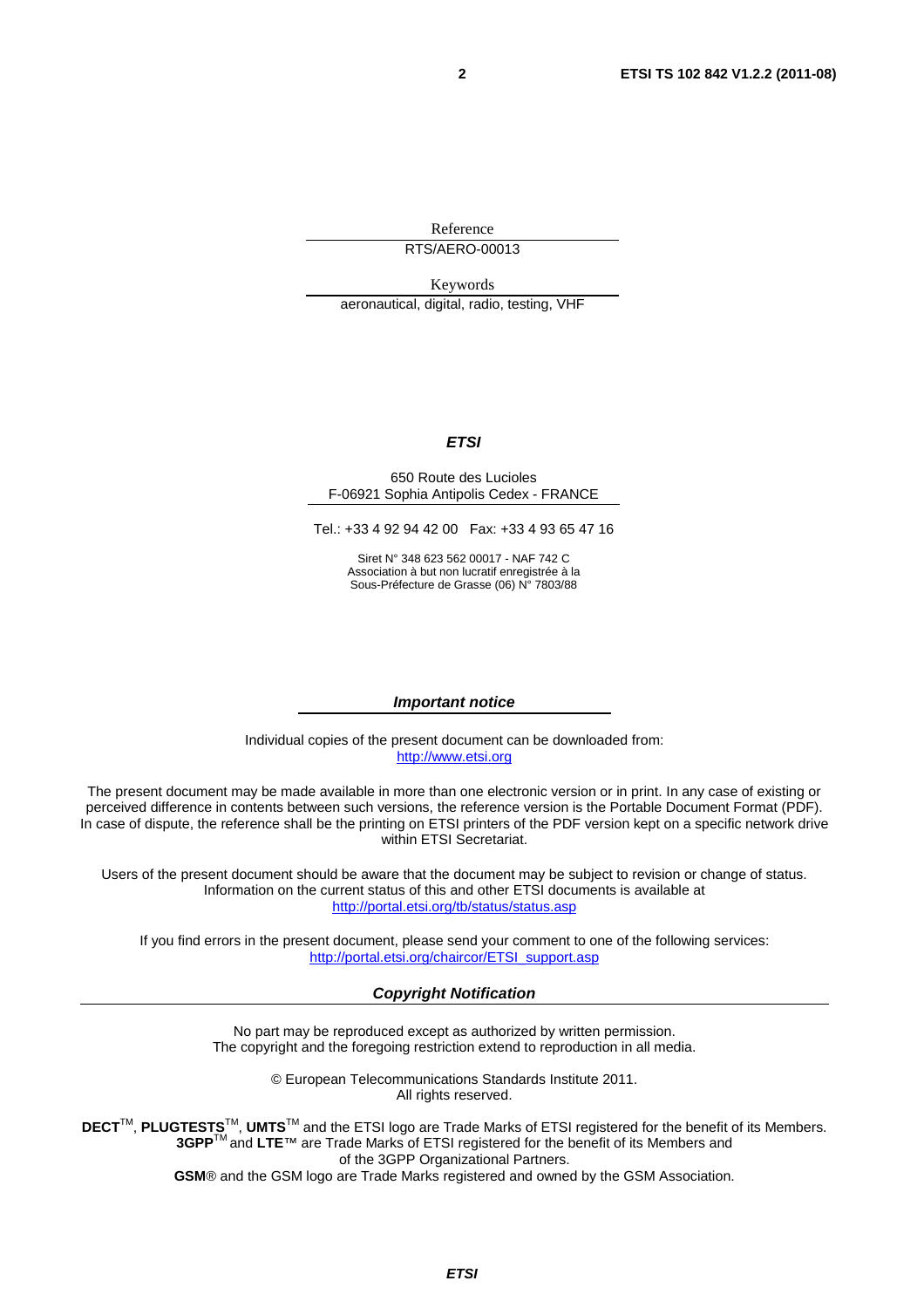# Contents

| -1             |                               |  |
|----------------|-------------------------------|--|
| 2              |                               |  |
| 2.1            |                               |  |
| 2.2            |                               |  |
| 3              |                               |  |
| 3.1            |                               |  |
| 3.1.1          |                               |  |
| 3.1.2          |                               |  |
| 3.1.3          |                               |  |
| 3.2            |                               |  |
| $\overline{4}$ |                               |  |
| 4.1            |                               |  |
| 4.2            |                               |  |
| 4.3            |                               |  |
| 5              |                               |  |
| 5.1            |                               |  |
|                | <b>Annex A (informative):</b> |  |
|                |                               |  |
|                |                               |  |

 $\overline{\mathbf{3}}$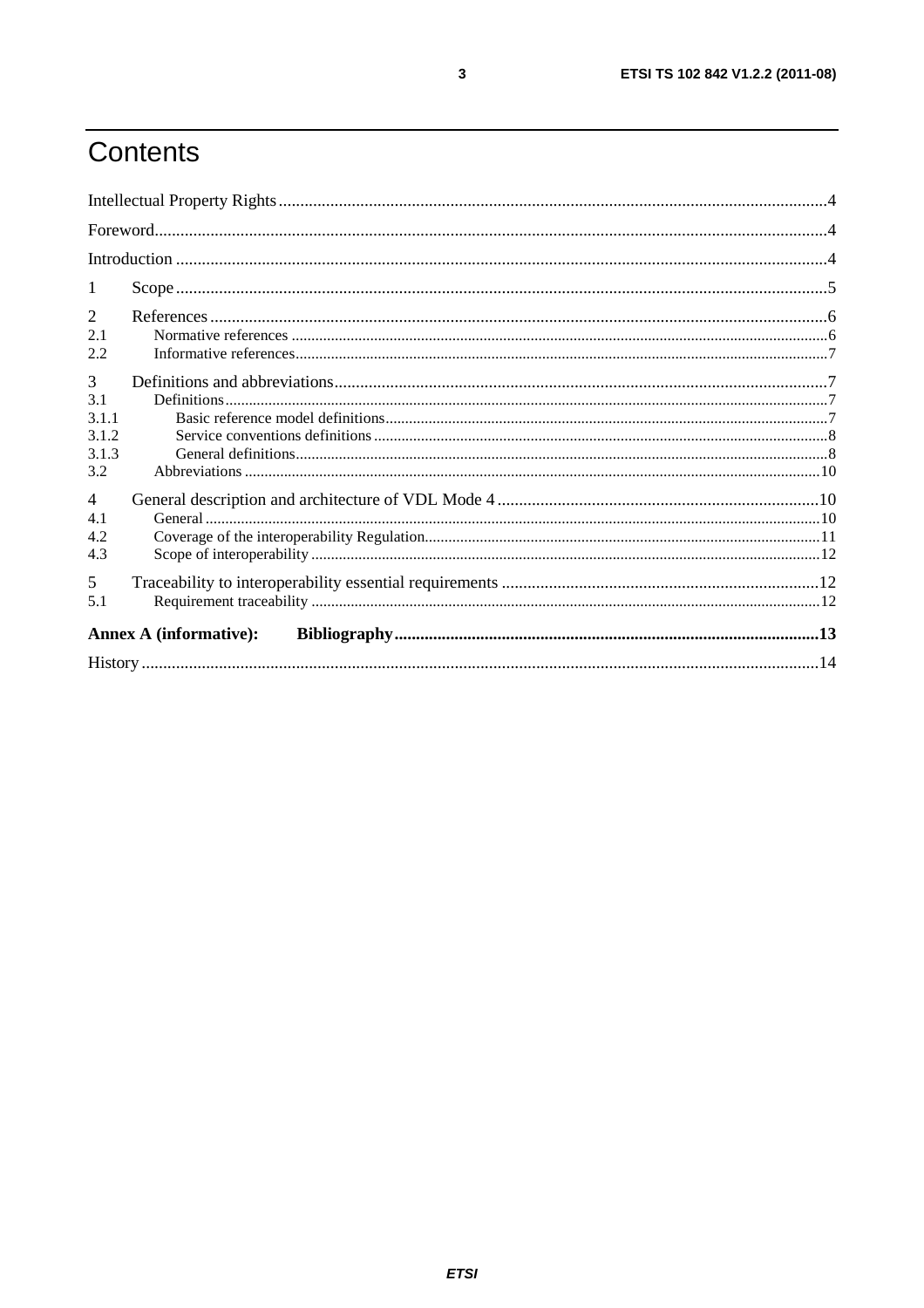IPRs essential or potentially essential to the present document may have been declared to ETSI. The information pertaining to these essential IPRs, if any, is publicly available for **ETSI members and non-members**, and can be found in ETSI SR 000 314: *"Intellectual Property Rights (IPRs); Essential, or potentially Essential, IPRs notified to ETSI in respect of ETSI standards"*, which is available from the ETSI Secretariat. Latest updates are available on the ETSI Web server [\(http://ipr.etsi.org](http://webapp.etsi.org/IPR/home.asp)).

Pursuant to the ETSI IPR Policy, no investigation, including IPR searches, has been carried out by ETSI. No guarantee can be given as to the existence of other IPRs not referenced in ETSI SR 000 314 (or the updates on the ETSI Web server) which are, or may be, or may become, essential to the present document.

### Foreword

This Technical Specification (TS) has been produced by ETSI Technical Committee Aeronautics (AERO).

The present document is accompanied by an equivalent ground-based standard, EN 301 842-1 [i.5], EN 301 842-2 [i.6], EN 301 842-3 [i.7], EN 301 842-4 [i.8] and TS 101 535 [i.9], covering the VHF air-ground Data Link (VDL) Mode 4 radio equipment; Technical characteristics and methods of measurement for ground-based equipment.

- NOTE 1: Minimum Operational Performance Specifications (MOPS) are also being developed for VDL Mode 4. EUROCAE have previously published Interim MOPS for VDL Mode 4 [7] which are a sub-set of EN 302 842-1 [3], parts 2 [4], 3 [5] and 4 [6]. EN 302 842-1 [3] parts 2 [4], 3 [5] and 4 [6] complies with the requirements of CEC Mandate M/318 [i.10].
- NOTE 2: Following the decision taken at the ICAO Aeronautical Communication Panel (Bangkok, February 2011), it is expected that ICAO Annex 10 will be amended in 2012, changing the frequency range from 108-137,975 MHz to 112-137,975 MHz. The present deliverable will be updated accordingly once the amendment is publicly available.

## Introduction

The present document states the technical specifications for Very High Frequency (VHF) Digital Link (VDL) Mode 4 aeronautical mobile (airborne) radio transmitters, transceivers and receivers for air-ground and air-air communications operating in the VHF band, using Gaussian Filtered Frequency Shift Keying (GFSK) modulation with 25 kHz channel spacing and capable of tuning to any of the 25 kHz channels from 118,000 MHz to 136,975 MHz as defined in ICAO VDL SARPs [2].

The present document may be used to produce tests for the assessment of the performance of the equipment. The performance of the equipment submitted for type testing should be representative of the performance of the corresponding production model.

The present document has been written on the assumption that:

- the type test measurements will be performed only once, in an accredited test laboratory, and the measurements will be accepted by the various authorities in order to grant type approval;
- if equipment available on the market is required to be checked it may be tested in accordance with the methods of measurement specified in the present document or a documented alternative approved by the certifying authority;
- equipment complies with EN 302 842-1 [3].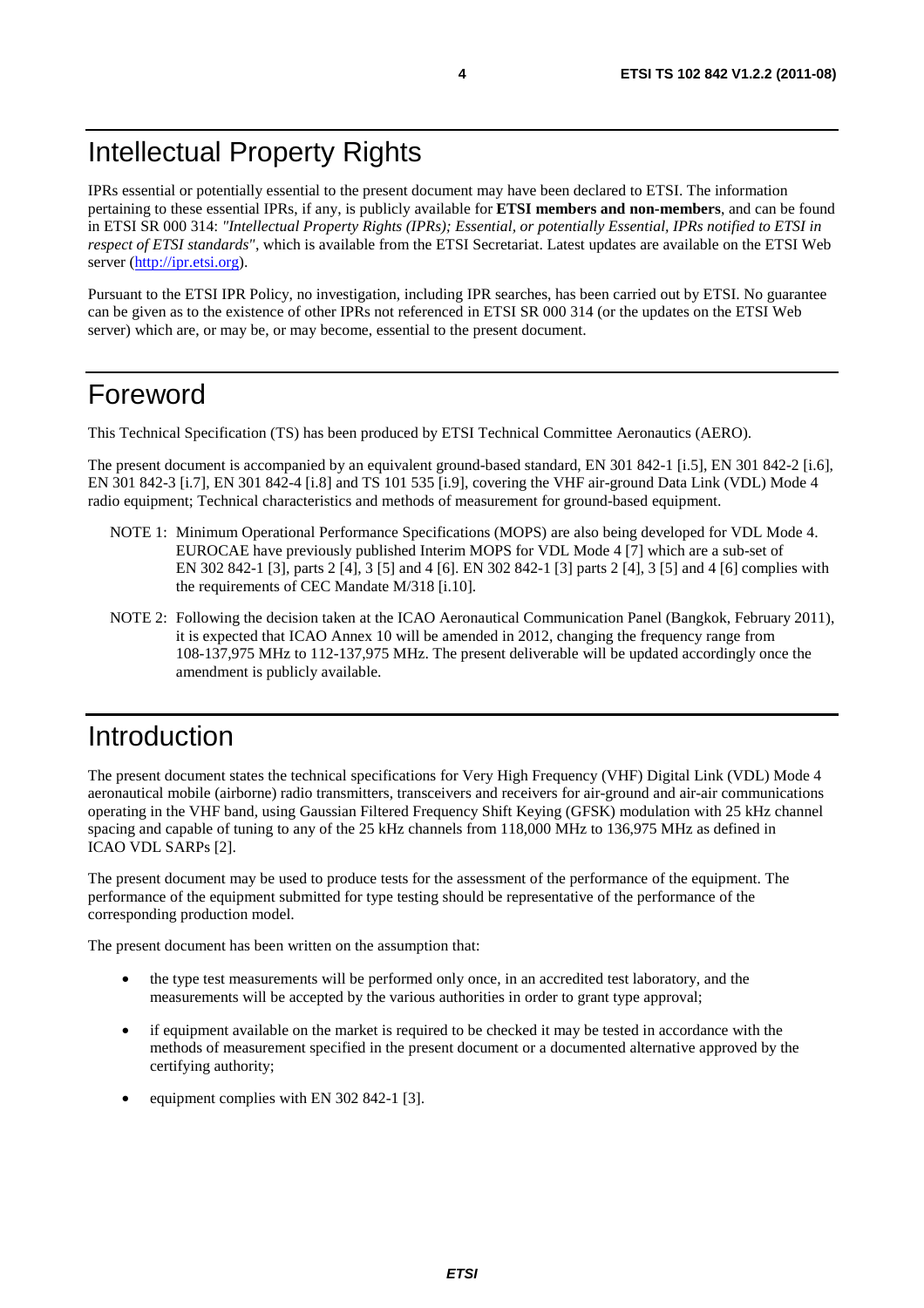#### 1 Scope

The present document applies to the following radio equipment types:

• Very High Frequency (VHF) Digital Link (VDL) Mode 4 aeronautical mobile (airborne) radio transmitters, transceivers and receivers for air-ground and air-air communications operating in the VHF band, using Gaussian Filtered Frequency Shift Keying (GFSK) modulation with 25 kHz channel spacing and capable of tuning to any of the 25 kHz channels from 118,000 MHz to 136,975 MHz as defined in ICAO VDL SARPs [2].

The present document provides part 5 of the technical specifications.

The present document is designed to ensure that equipment certified to it will be compatible with the relevant ICAO VHF Digital Link (VDL) Standards and Recommended Practices (SARPs) [2] and VDL Mode 4 Technical Manual (TM) [1].

Manufacturers should note that in future the tuning range for the transmitter may also cover any 25 kHz channel from 112,000 MHz to 117,975 MHz and the receiver(s) may cover any 25 kHz channel from 108,000 MHz to 117,975 MHz.

The present document applies to "aeronautical mobile (airborne and in some cases ground vehicles)" equipment which will hereinafter be referred to as "mobile" equipment.

The present document does not give a presumption of conformity related to maintenance requirements, safety, civil/military coordination or environmental constraints.

NOTE: For these ERs, please refer to the Air Navigation Service Provider (ANSP) procedures.

The scope of the present document is limited to mobile stations. The equivalent technical specification for ground stations is EN 301 842-1 [i.5], EN 301 842-2 [i.6], EN 301 842-3 [i.7], EN 301 842-4 [i.8] and TS 101 535 [i.9].

The VDL Mode 4 system provides digital communication exchanges between aircraft and ground-based systems and other aircraft supporting surveillance and communication applications. The supported modes of communication include:

- broadcast and point-to-point communication;
- broadcast services including Automatic Dependent Surveillance Broadcast (ADS-B), Traffic Information Service - Broadcast (TIS-B) and Flight Information Service - Broadcast (FIS-B) capabilities;
- air-air and ground-air services;
- operation without ground infrastructure.

The present document is derived from the specifications:

- VDL Mode 4 standards produced under the auspices of the International Civil Aviation Organization (ICAO) [1] and [2];
- Other relevant standards as defined in clause 2.

It is envisaged that manufacturers may provide equipment supporting:

- broadcast services only;
- point-to-point services only;
- both broadcast and point-to-point services.

The present document includes:

- clause 2 provides references to relevant documents;
- clause 3 provides general definitions, abbreviations and symbols used;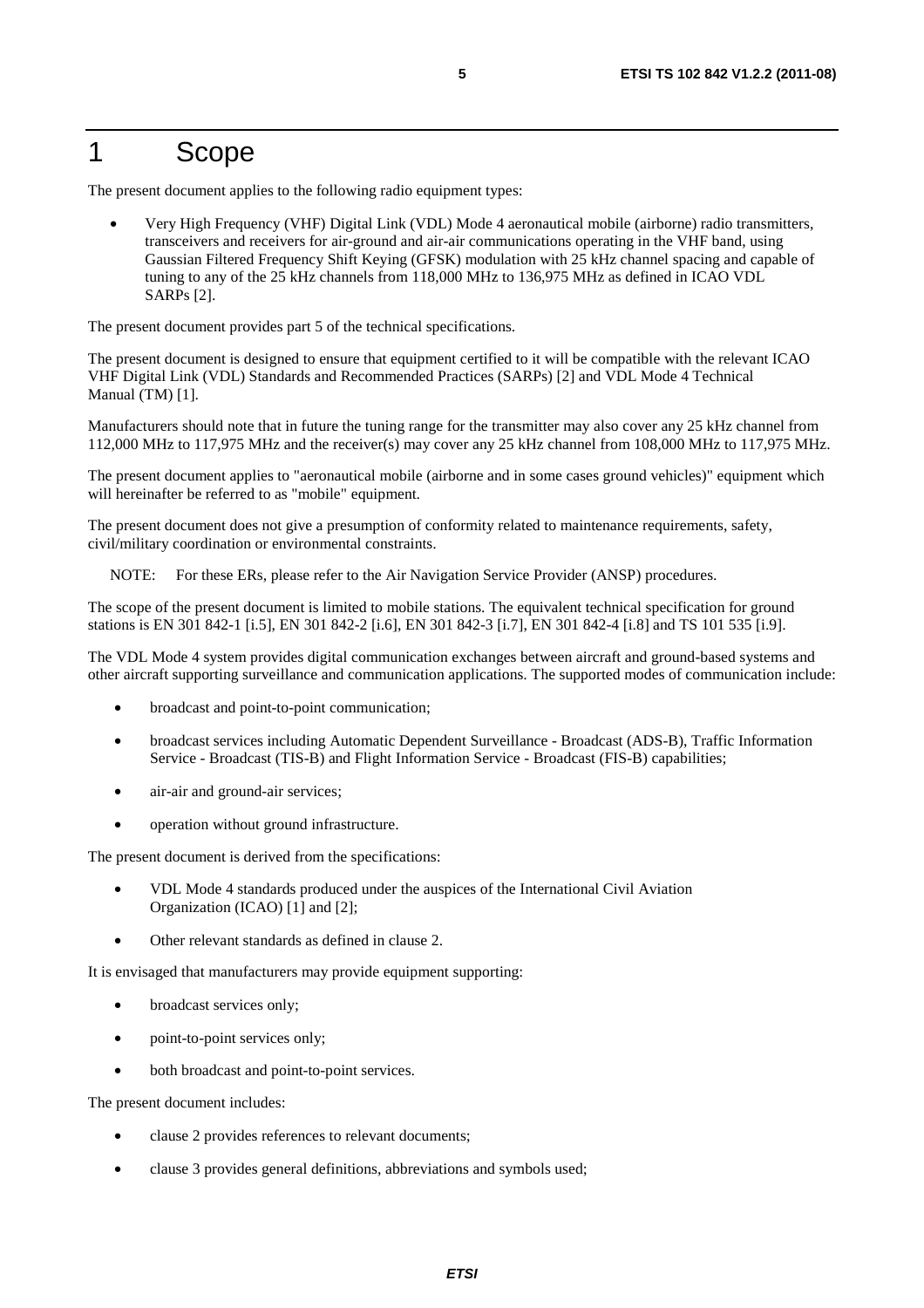- clause 4 refers to a general description and architecture of VDL Mode 4 contained in EN 302 842-2 [4];
- clause 5 provides tables tracing technical requirements specifications applicable to the interoperability Regulation [i.3];
- annex A provides a Bibliography;
- a document history.

#### **Mandating and recommendation phrases**

a) **"Shall"**

The use of the word "Shall" indicates a mandated criterion; i.e. compliance with the particular procedure or specification is mandatory and no alternative may be applied.

b) **"Should"**

The use of the word "Should" (and phrases such as "It is recommended that...", etc.) indicate that though the procedure or criterion is regarded as the preferred option, alternative procedures, specifications or criteria may be applied, provided that the manufacturer, installer or tester can provide information or data to adequately support and justify the alternative.

# 2 References

References are either specific (identified by date of publication and/or edition number or version number) or non-specific. For specific references, only the cited version applies. For non-specific references, the latest version of the reference document (including any amendments) applies.

Referenced documents which are not found to be publicly available in the expected location might be found at [http://docbox.etsi.org/Reference.](http://docbox.etsi.org/Reference)

NOTE: While any hyperlinks included in this clause were valid at the time of publication ETSI cannot guarantee their long term validity.

#### 2.1 Normative references

The following referenced documents are necessary for the application of the present document.

| $[1]$             | ICAO Doc. 9816 - AN/448 (First Edition 2004): "Manual on VHF Digital Link (VDL) Mode 4,<br>Part 2, Detailed Technical Specifications".                                                                                                                        |
|-------------------|---------------------------------------------------------------------------------------------------------------------------------------------------------------------------------------------------------------------------------------------------------------|
| $\lceil 2 \rceil$ | ICAO Annex 10 to the Convention on International Civil Aviation: "Aeronautical<br>Telecommunications, Volume III: Communication Systems, Part I: Digital Data Communication<br>Systems, Chapter 6".                                                           |
| $\lceil 3 \rceil$ | ETSI EN 302 842-1 (V1.2.2): "VHF air-ground and air-air Digital Link (VDL) Mode 4 radio<br>equipment; Technical characteristics and methods of measurement for aeronautical mobile<br>(airborne) equipment; Part 1: Physical layer".                          |
| [4]               | ETSI EN 302 842-2 (V1.3.1): "VHF air-ground and air-air Digital Link (VDL) Mode 4 radio<br>equipment; Technical characteristics and methods of measurement for aeronautical mobile<br>(airborne) equipment; Part 2: General description and data link layer". |
| $\lceil 5 \rceil$ | ETSI EN 302 842-3 (V1.3.1): "VHF air-ground and air-air Digital Link (VDL) Mode 4 radio<br>equipment; Technical characteristics and methods of measurement for aeronautical mobile<br>(airborne) equipment; Part 3: Additional broadcast aspects".            |
| [6]               | ETSI EN 302 842-4 (V1.2.2): "VHF air-ground and air-air Digital Link (VDL) Mode 4 radio<br>equipment; Technical characteristics and methods of measurement for aeronautical mobile<br>(airborne) equipment; Part 4: Point-to-point functions".                |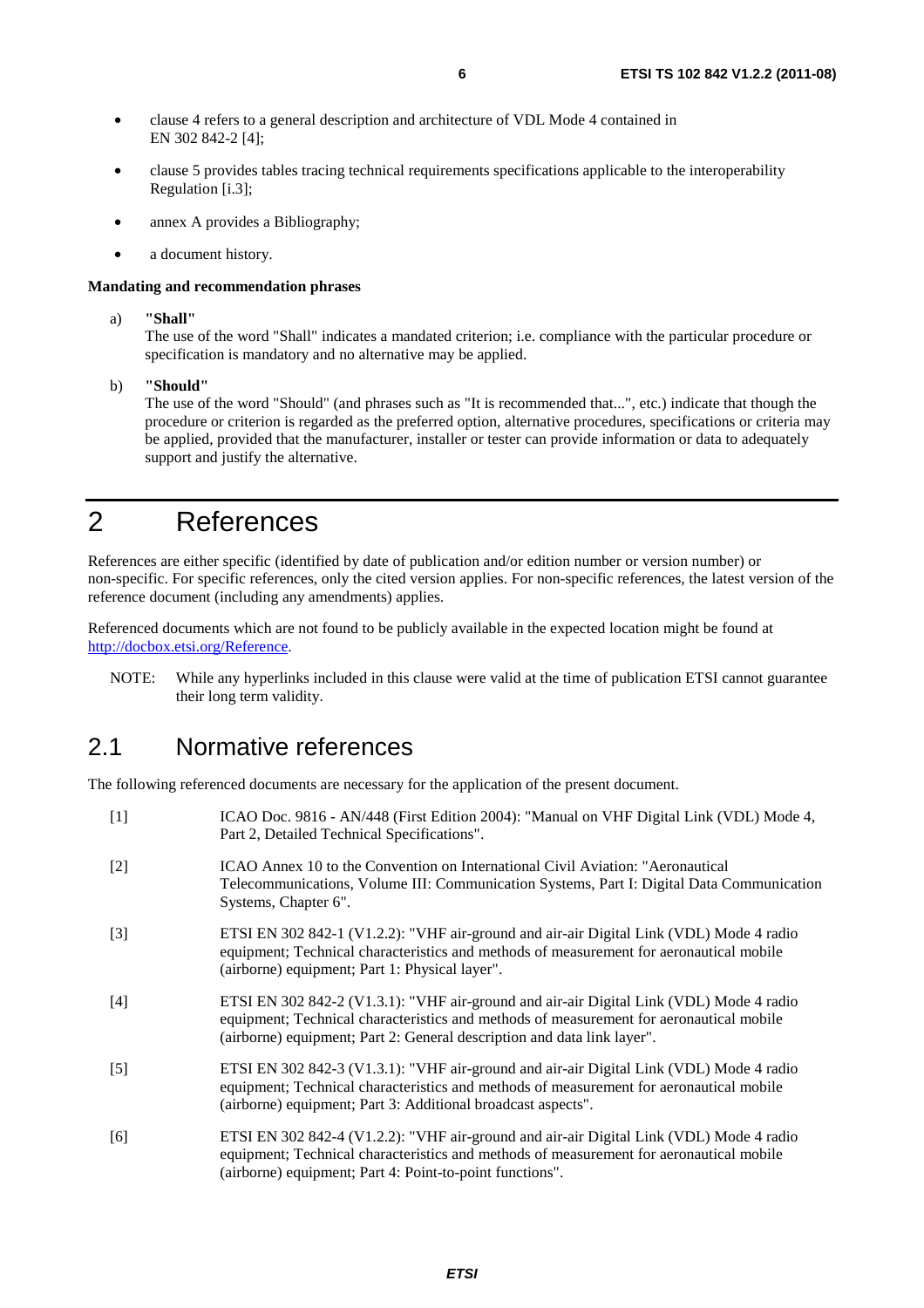### 2.2 Informative references

The following referenced documents are not necessary for the application of the present document but they assist the user with regard to a particular subject area.

| [i.1]   | ISO/IEC 7498-1 (1994): "Information technology - Open Systems Interconnection - Basic<br>Reference Model: The Basic Model".                                                                                                                                                |
|---------|----------------------------------------------------------------------------------------------------------------------------------------------------------------------------------------------------------------------------------------------------------------------------|
| $[1.2]$ | ISO/IEC 10731 (1994): "Information technology - Open Systems Interconnection - Basic<br>Reference Model - Conventions for the definition of OSI services".                                                                                                                 |
| $[$ .3] | Regulation (EC) No 552/2004 of the European Parliament and of the Council of 10 March 2004 on<br>the interoperability of the European Air Traffic Management network (the interoperability<br>Regulation), OJ L 96, 31.03.2004 as amended by Regulation (EC) No 1070/2009. |
| [i.4]   | Commission Regulation (EC) No 2150/2005 of 23 December 2005 laying down common rules for<br>the flexible use of airspace.                                                                                                                                                  |
| $[1.5]$ | ETSI EN 301 842-1 (V.1.3.2): "VHF air-ground Digital Link (VDL) Mode 4 radio equipment;<br>Technical characteristics and methods of measurement for ground-based equipment; Part 1: EN for<br>ground equipment".                                                           |
| $[1.6]$ | ETSI EN 301 842-2 (V.1.6.1): "VHF air-ground Digital Link (VDL) Mode 4 radio equipment;<br>Technical characteristics and methods of measurement for ground-based equipment; Part 2:<br>General description and data link layer".                                           |
| [i.7]   | ETSI EN 301 842-3 (V.1.3.1): "VHF air-ground Digital Link (VDL) Mode 4 radio equipment;<br>Technical characteristics and methods of measurement for ground-based equipment; Part 3:<br>Additional broadcast aspects".                                                      |
| [i.8]   | ETSI EN 301 842-4 (V.1.2.2): "VHF air-ground Digital Link (VDL) Mode 4 radio equipment;<br>Technical characteristics and methods of measurement for ground-based equipment; Part 4: Point-<br>to-point functions".                                                         |
| [i.9]   | ETSI TS 101 535: "VHF air-ground Digital Link (VDL) Mode 4 radio equipment; Technical<br>characteristics and methods of measurement for ground-based equipment".                                                                                                           |
| [i.10]  | CEC Mandate M/318: "Mandate to CEN/CENELEC/ETSI for standardization in the field of air<br>traffic management systems and Gallileo local components".                                                                                                                      |
|         |                                                                                                                                                                                                                                                                            |

# 3 Definitions and abbreviations

### 3.1 Definitions

#### 3.1.1 Basic reference model definitions

The present document is based on the concepts developed in the open systems interconnect basic reference model and makes use of the following terms defined in ISO/IEC 7498-1 [i.1]:

- layer;
- sublayer;
- entity;
- service;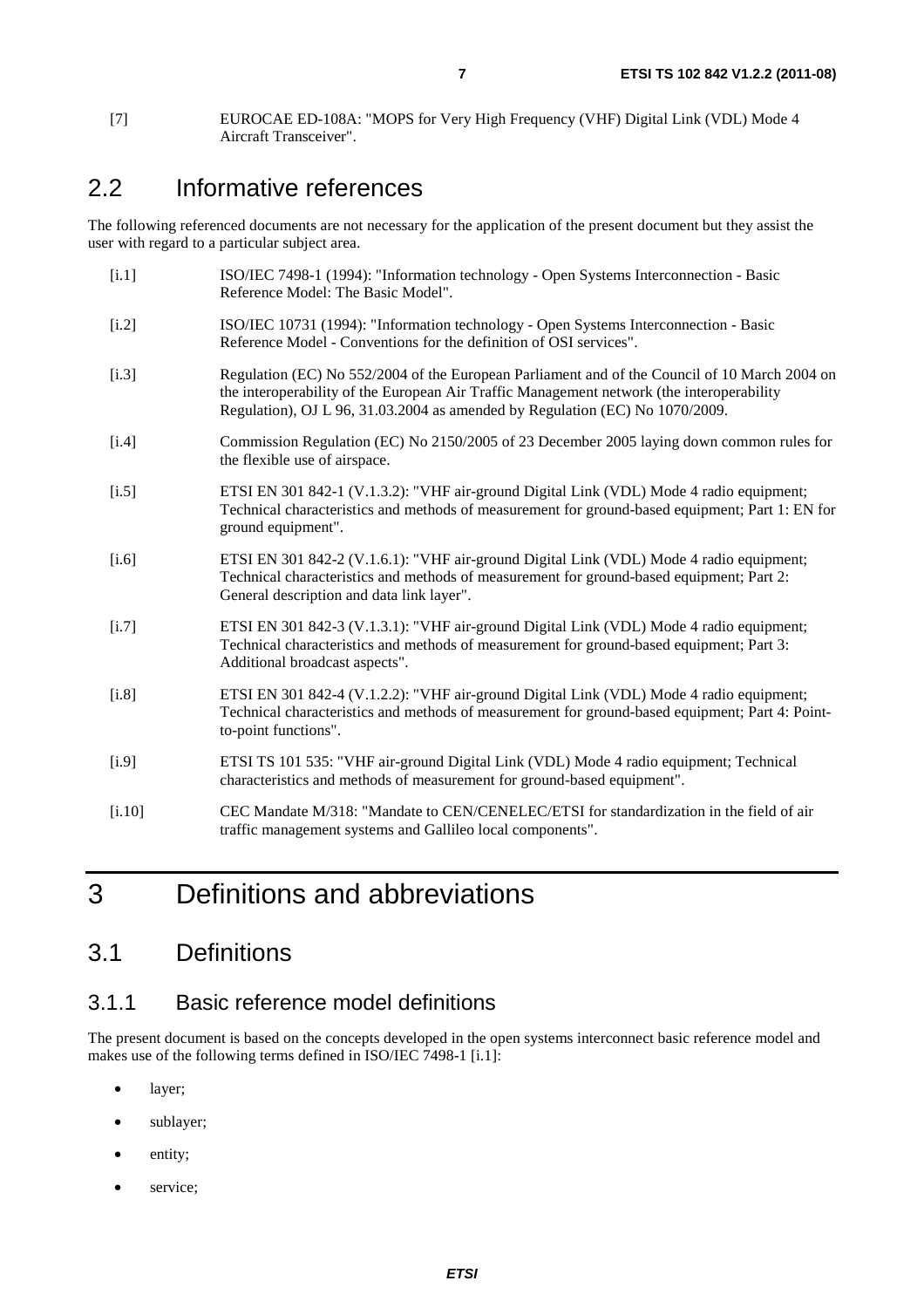- service access point;
- service data unit:
- physical layer;
- data link layer.

#### 3.1.2 Service conventions definitions

The present document makes use of the following terms defined in ISO/IEC 10731 [i.2]:

- service provider;
- service user;
- service primitive;
- request;
- indication;
- confirm.

#### 3.1.3 General definitions

For the purposes of the present document, the terms and definitions given in EN 302 842-1 [3], EN 302 842-2 [4] and the following apply:

**Aeronautical Mobile Service (AMS):** mobile service between aeronautical stations and aircraft stations, or between aircraft stations, in which survival craft stations may participate

**Automatic Dependent Surveillance - Broadcast (ADS-B):** surveillance application transmitting parameters, such as position, track and ground speed, via a broadcast mode data link for use by any air and ground users requiring it

NOTE: ADS-B is a surveillance service based on aircraft self-determination of position/velocity/time and automatic, periodic or random, broadcast of this information along with auxiliary data such as aircraft identity (ID), communications control parameters, etc. ADS-B is intended to support multiple high-level applications and associated services such as cockpit display of traffic information, traffic alert and collision avoidance functionality, enhanced traffic management in the air and on the ground, search and rescue support and others.

**Data Link Service (DLS) sublayer:** sublayer that resides above the VDL Mode 4 Specific Services (VSS) and the MAC sublayers

NOTE: The data link service (DLS) manages the transmit queue, creates and destroys data link entities (DLEs) for connection-oriented communications, provides facilities for the link management entity (LME) to manage the DLS, and provides facilities for connection-less communications.

**DLS system:** VDL system that implements the DLS and subnetwork protocols to carry Aeronautical Telecommunication Network (ATN) or other packets

**environmental profile:** range of environmental conditions under which equipment within the scope of the present document is required to comply with the provisions of the present document

**equipment:** constituent parts of the VDL Mode 4 system

**ground base station:** aeronautical station equipment, in the aeronautical mobile service, for use with an external antenna and intended for use at a fixed location

**ground station co-ordination:** co-ordination of transmissions from two or more ground stations using the UTC-minute time frame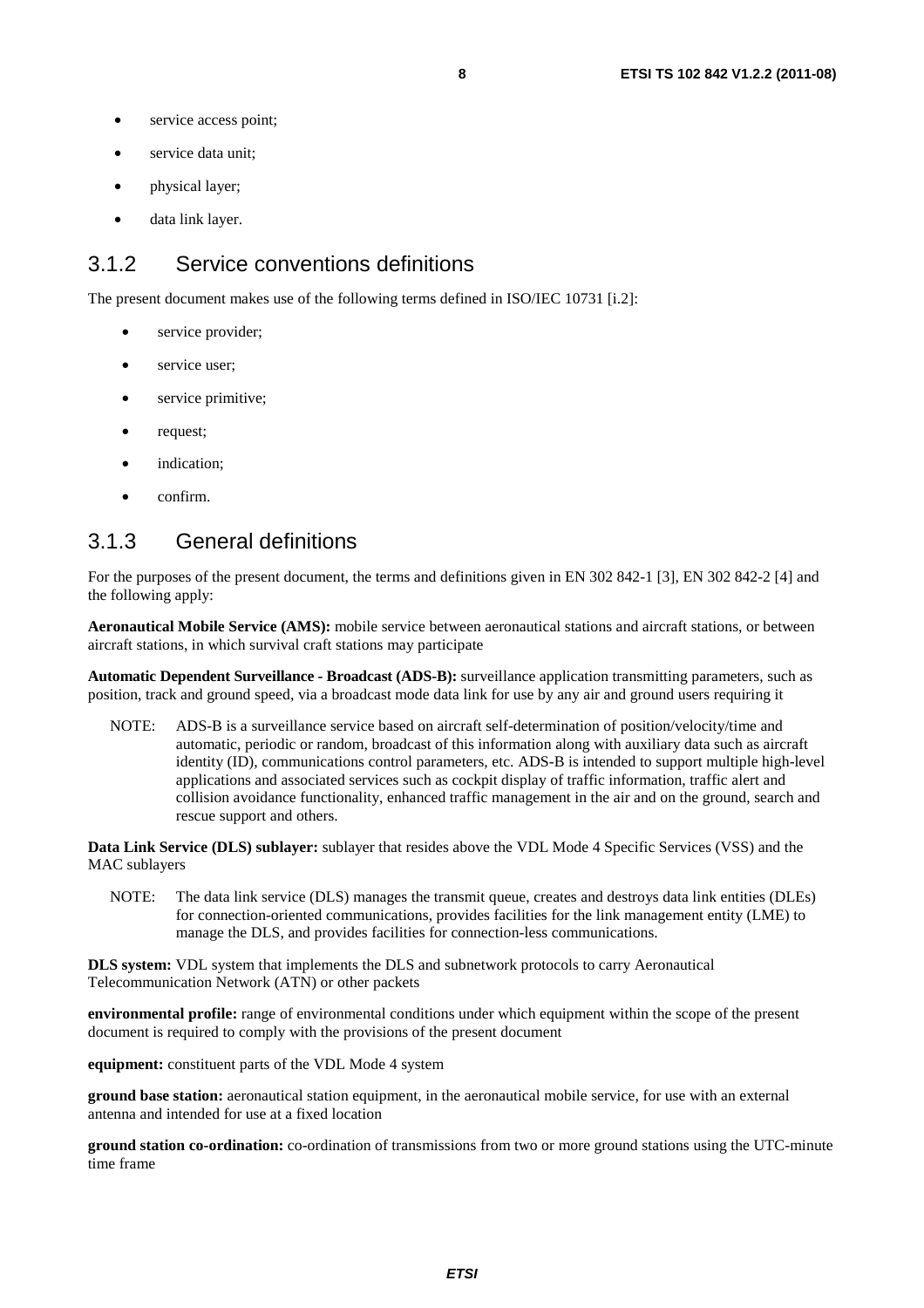**link:** connects a mobile DLE and a ground DLE and is uniquely specified by the combination of mobile DLS address and the ground DLS address

NOTE: A different subnetwork entity resides above every link endpoint.

**link establishment:** process by which two stations discover each other, determine to communicate with each other, decide upon the communication parameters, create a link and initialize its state before beginning communications

**link layer:** layer that lies immediately above the physical layer in the Open Systems Interconnection protocol model

NOTE: The link layer provides for the reliable transfer of information across the physical media. It is subdivided into the data link sublayer and the media access control sublayer.

**Link Management Entity (LME):** protocol state machine capable of acquiring, establishing, and maintaining a connection to a single peer system

NOTE: An LME establishes data link and subnetwork connections, "hands-off" those connections, and manages the media access control sublayer and physical layer. An aircraft LME tracks how well it can communicate with the ground stations of a single ground system. An aircraft VDL management entity (VME) instantiates an LME for each ground station that it monitors. Similarly, the ground VME instantiates an LME for each aircraft that it monitors. An LME is deleted when communication with the peer system is no longer viable.

**Media Access Control (MAC):** sublayer that acquires the data path and controls the movement of bits over the data path

**mobile:** radio equipment designed for installation into vehicles

**physical layer:** lowest level layer in the Open Systems Interconnection (OSI) protocol model

NOTE: The physical layer is concerned with only the transmission of binary information over the physical medium (e.g. VHF radio).

**primary time source:** normal operation timing mode in which a VDL Mode 4 station maintains time synchronization to Universal Co-ordinated Time (UTC) second to within a two-sigma value of 400 ns

**station:** VDL Mode 4 Specific Services (VSS)-capable entity

NOTE: A station may be either a mobile station or a ground station. A station is a physical entity that transmits and receives bursts over the RF interface (either air/ground (A/G) or air-to-air (A/A)) and comprises, at a minimum: a physical layer, media access control sublayer, and a unique VSS address. A station which is also a DLS station has the same address.

**subnetwork layer:** layer that establishes, manages, and terminates connections across a subnetwork

**synchronization burst (or "sync" burst):** VDL Mode 4 burst which announces, as a minimum, existence and position

NOTE: Ground stations announce existence, position, and the current time. Mobile stations lacking timing information can then derive the slot structure from ground synchronization bursts. Mobile stations lacking position information can derive position from both mobile and ground synchronization bursts. This periodic information is used in various ways including ADS-B, secondary navigation, and simplifying the LME algorithms.

**VDL Mode 4:** VHF data link using a Gaussian Filtered Frequency Shift Keying modulation scheme and self-organizing time division multiple access

**VDL Mode 4 Specific Services (VSS) sublayer:** sublayer that resides above the MAC sublayer and provides VDL Mode 4 specific access protocols including reserved, random and fixed protocols

**VDL Mode 4 station:** physical entity that transmits and receives VDL Mode 4 bursts over the RF interface (either A/G or air-to-air (A/A)) and comprises, as a minimum: a physical layer, Media Access Control sublayer and a VSS sublayer

NOTE: A VDL Mode 4 station may either be a mobile VDL Mode 4 station or a ground VDL Mode 4 station.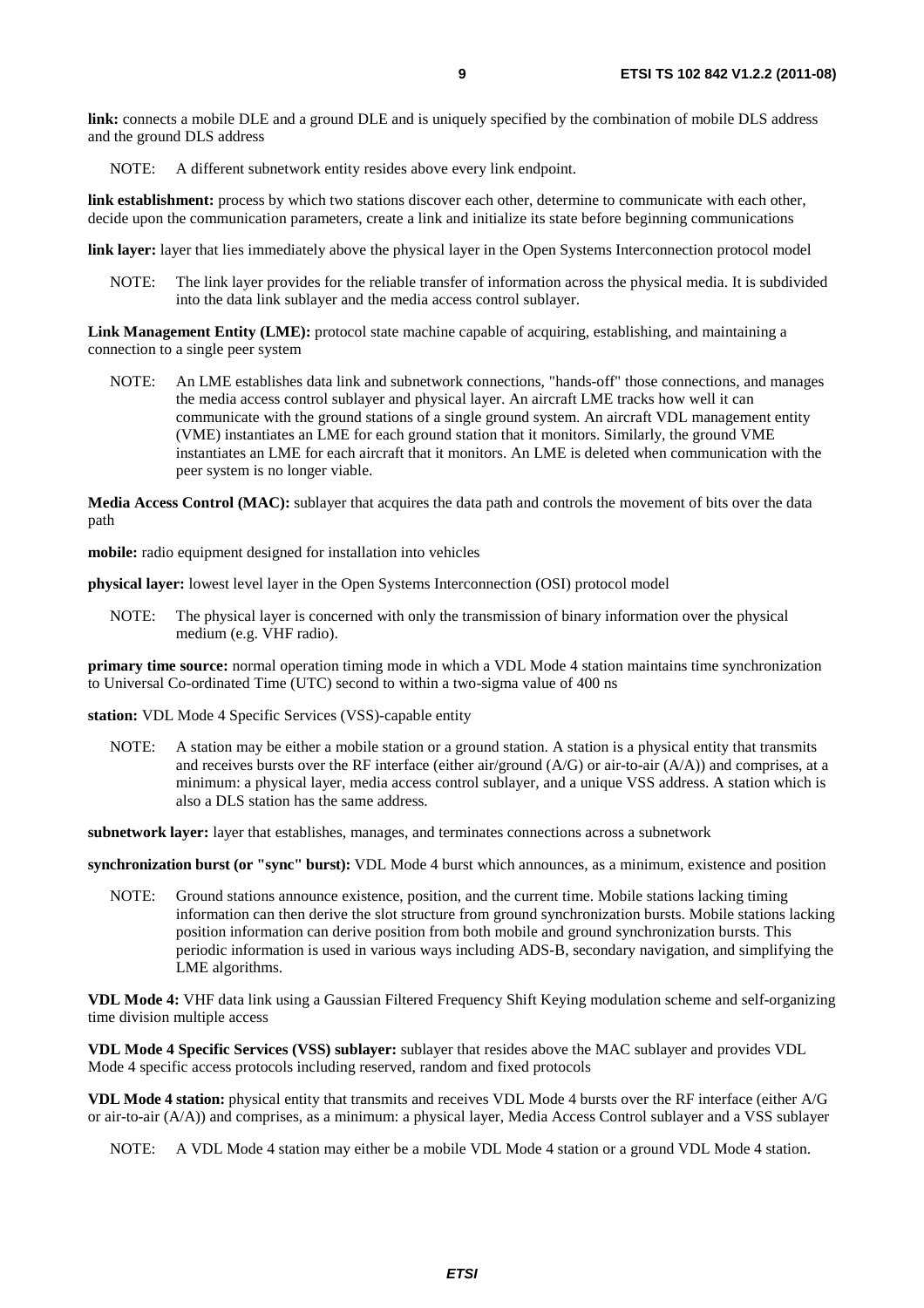**VSS user:** user of the VDL Mode 4 Specific Services

NOTE: The VSS user could be higher layers in the VDL Mode 4 Technical Manual or an external application using VDL Mode 4.

#### 3.2 Abbreviations

For the purposes of the present document, the following abbreviations apply:

| Air-to-Air                                       |
|--------------------------------------------------|
| Air-to-Ground                                    |
| Automatic Dependent Surveillance - Broadcast     |
| Aeronautical Mobile Service                      |
| Air Navigation Service Provider                  |
| <b>Aeronautical Telecommunication Network</b>    |
| Data Link Entity                                 |
| Data Link Service                                |
| <b>Flight Information Service - Broadcast</b>    |
| Gaussian Filtered Frequency Shift Keying         |
| <b>International Civil Aviation Organization</b> |
| Identity                                         |
| International Organization for Standardization   |
| <b>Link Management Entity</b>                    |
| Media Access Control                             |
| Minimum Operational Performance Specifications   |
| Open Systems Interconnection                     |
| <b>Traffic Information Service - Broadcast</b>   |
| Universal Co-ordinated Time                      |
| <b>VHF Digital Link</b>                          |
| VHF Digital Link Mode 4                          |
| Very High Frequency                              |
| <b>VDL Management Entity</b>                     |
| VDL Mode 4 Specific Services                     |
|                                                  |

# 4 General description and architecture of VDL Mode 4

#### 4.1 General

A description of VDL Mode 4, the communication services provided, the equipment classes, the structure of the standards material and guidance on equipment performance verification is provided in EN 302842-2 [4], clause 4.

In most respects, the VDL Mode 4 mobile station follows the provisions of the ICAO standards material for VDL Mode 4. Within the ICAO standard, there are some requirements that apply explicitly only to ground stations. These are addressed in the accompanying documents EN 301 842-1 [i.5], EN 301 842-2 [i.6], EN 301 842-3 [i.7], EN 301 842-4 [i.8].

A number of other requirements will also not apply because of the assumed services provided by the mobile station.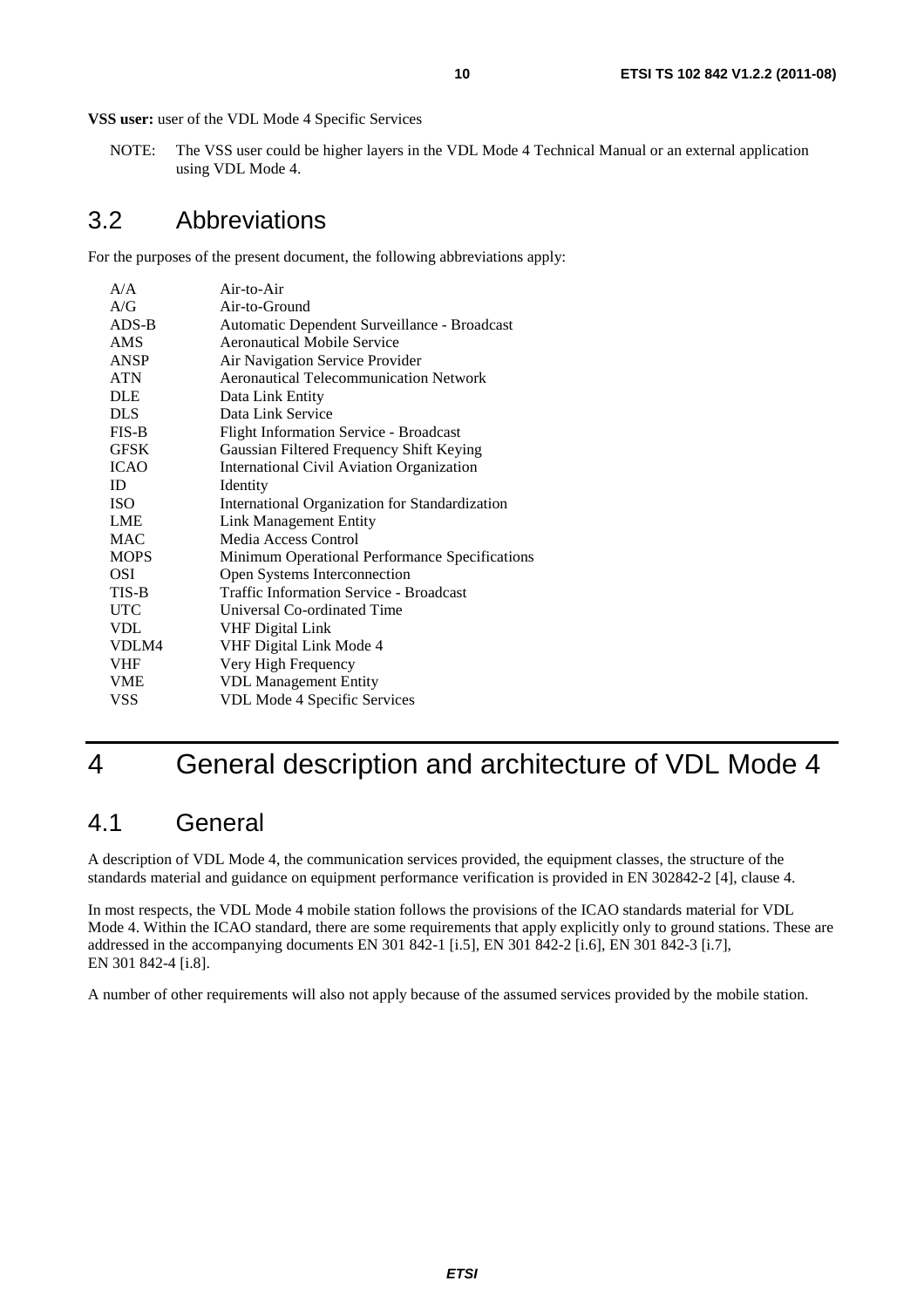### 4.2 Coverage of the interoperability Regulation

Table 4.1 indicates which of the essential requirements in the interoperability Regulation [i.3] are considered in the present document.

#### **Table 4.1: Coverage of the interoperability regulation**

**11**

| <b>Essential requirements Part A: General requirements</b> |                                                                                                            |                                                             |                     |                                                                                                                                                                                                                                                                                                                                                                                                                                                                                                                                     |  |  |  |
|------------------------------------------------------------|------------------------------------------------------------------------------------------------------------|-------------------------------------------------------------|---------------------|-------------------------------------------------------------------------------------------------------------------------------------------------------------------------------------------------------------------------------------------------------------------------------------------------------------------------------------------------------------------------------------------------------------------------------------------------------------------------------------------------------------------------------------|--|--|--|
| No.                                                        | <b>Title</b>                                                                                               | <b>Constituent level</b>                                    | <b>System level</b> | <b>Explanation</b>                                                                                                                                                                                                                                                                                                                                                                                                                                                                                                                  |  |  |  |
| A1                                                         | Seamless operation                                                                                         | <b>Part covered</b>                                         | N/A                 | System requirements are not covered. Requirements relating to                                                                                                                                                                                                                                                                                                                                                                                                                                                                       |  |  |  |
|                                                            |                                                                                                            |                                                             |                     | maintenance and operation are not relevant.                                                                                                                                                                                                                                                                                                                                                                                                                                                                                         |  |  |  |
| A2                                                         | Support for new concepts of operation                                                                      | N/A                                                         | N/A                 | This requirement can only be applied to systems and is not relevant at the<br>constituent level.                                                                                                                                                                                                                                                                                                                                                                                                                                    |  |  |  |
| A3                                                         | Safety                                                                                                     | Part covered                                                | N/A                 | The design and build requirements for airborne constituents are covered.<br>Systems and operations of the EATMN shall achieve agreed high levels of<br>safety. Agreed safety management and reporting methodologies shall be<br>established to achieve this. The systems design, built and maintenance are<br>covered. Using the appropriate and validated procedures, in such a way<br>that the tasks assigned to the control staff are compatible with human<br>capabilities, in both the normal and degraded modes of operation. |  |  |  |
| A4                                                         | Civil-military coordination                                                                                | N/A                                                         | N/A                 |                                                                                                                                                                                                                                                                                                                                                                                                                                                                                                                                     |  |  |  |
| A <sub>5</sub>                                             | <b>Environmental constraints</b>                                                                           | N/A                                                         | N/A                 | This requirement can only be applied to systems and is not relevant at the<br>constituent level.                                                                                                                                                                                                                                                                                                                                                                                                                                    |  |  |  |
| A <sub>6</sub>                                             | Principles governing the logical architecture of systems                                                   | N/A                                                         | N/A                 | This requirement can only be applied to systems and is not relevant at the<br>constituent level.                                                                                                                                                                                                                                                                                                                                                                                                                                    |  |  |  |
| <b>A7</b>                                                  | Principles governing the construction of systems                                                           | N/A                                                         | N/A                 | This requirement can only be applied to systems and is not relevant at the<br>constituent level.                                                                                                                                                                                                                                                                                                                                                                                                                                    |  |  |  |
|                                                            |                                                                                                            | <b>Essential requirements Part B: Specific requirements</b> |                     |                                                                                                                                                                                                                                                                                                                                                                                                                                                                                                                                     |  |  |  |
| B <sub>1</sub>                                             | Systems and procedures for airspace management                                                             | N/A                                                         | N/A                 | This requirement can only be applied to systems and is not relevant at the<br>constituent level.                                                                                                                                                                                                                                                                                                                                                                                                                                    |  |  |  |
| B <sub>2</sub>                                             | Systems and procedures for air traffic flow management                                                     | Part covered                                                | N/A                 | The design and build requirements for airborne constituents are covered.                                                                                                                                                                                                                                                                                                                                                                                                                                                            |  |  |  |
| B <sub>3</sub>                                             | Systems and procedures for air traffic services                                                            | N/A                                                         | N/A                 | This requirement can only be applied to systems and is not relevant at the<br>constituent level.                                                                                                                                                                                                                                                                                                                                                                                                                                    |  |  |  |
| <b>B4</b>                                                  | Communications systems and procedures for ground-to-ground,<br>air-to-ground and air-to-air communications | N/A                                                         | N/A                 | This requirement can only be applied to systems and is not relevant at the<br>constituent level.                                                                                                                                                                                                                                                                                                                                                                                                                                    |  |  |  |
| B <sub>5</sub>                                             | Navigation systems and procedures                                                                          | N/A                                                         | N/A                 | This requirement can only be applied to systems and is not relevant at the<br>constituent level.                                                                                                                                                                                                                                                                                                                                                                                                                                    |  |  |  |
| B <sub>6</sub>                                             | Surveillance systems and procedures                                                                        | N/A                                                         | N/A                 | This requirement can only be applied to systems and is not relevant at the<br>constituent level.                                                                                                                                                                                                                                                                                                                                                                                                                                    |  |  |  |
| B7                                                         | Systems and procedures for aeronautical information services                                               | Covered                                                     | N/A                 | Provision of information and the standards governing its format and content<br>are relevant for constituents are covered.                                                                                                                                                                                                                                                                                                                                                                                                           |  |  |  |
| B <sub>8</sub>                                             | Systems and procedures for the use of meteorological<br>information                                        | N/A                                                         | N/A                 | This requirement can only be applied to systems and is not relevant at the<br>constituent level.                                                                                                                                                                                                                                                                                                                                                                                                                                    |  |  |  |

NOTE: Software Assurance Level (SWAL) is out of the scope of the present document.

*ETSI*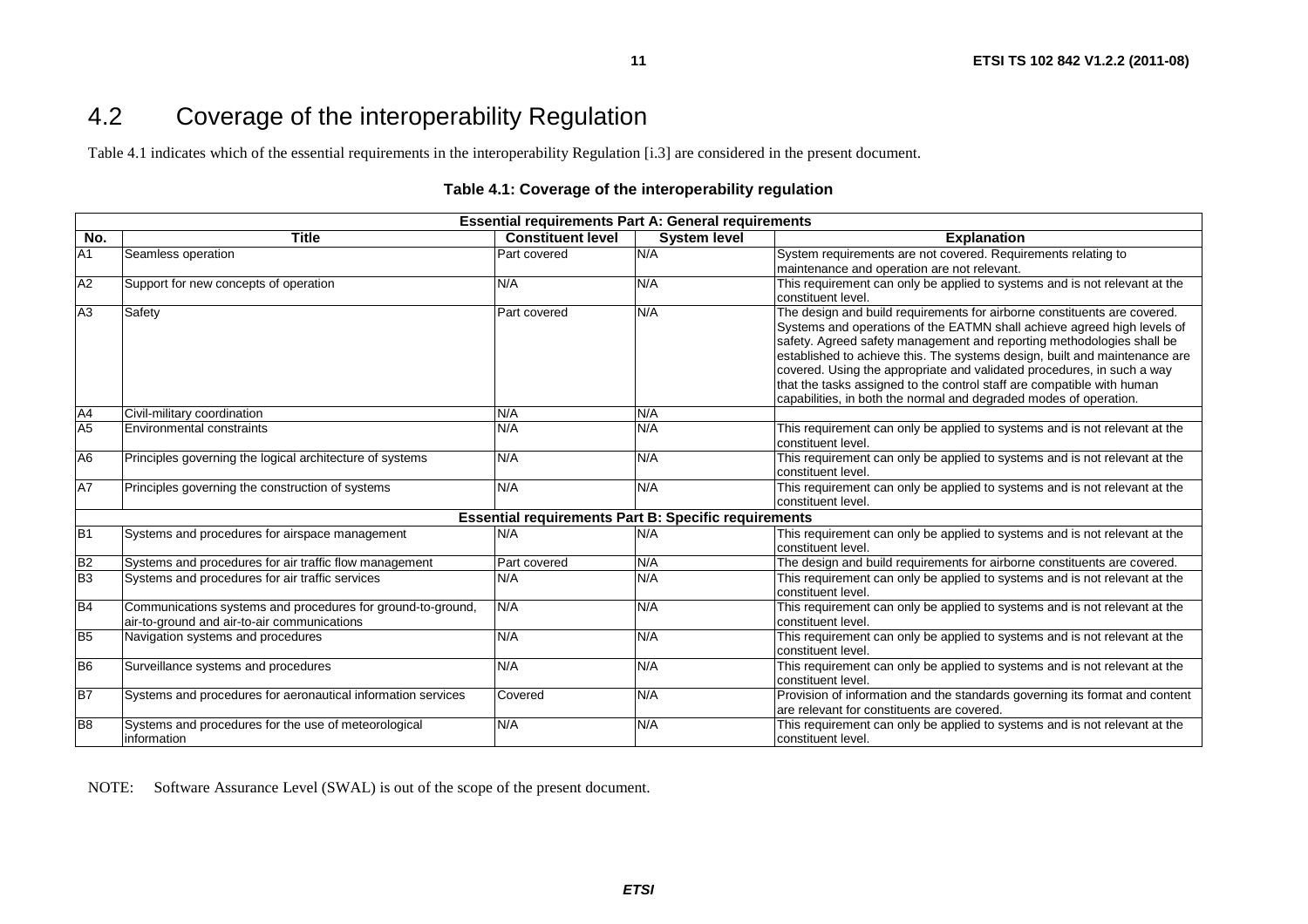### 4.3 Scope of interoperability

It is only possible to trace the constituent parts of the VDL Mode 4 airborne equipment with the interoperability Regulation. System-level configurations are outside the scope of the present document, as they are not manufacturer-specific.

# 5 Traceability to interoperability essential requirements

### 5.1 Requirement traceability

EC 552/2004 [i.3] has been examined by ETSI TC AERO and the VDLM4 ground station equipment shows compliance with the requirements stated in the present document.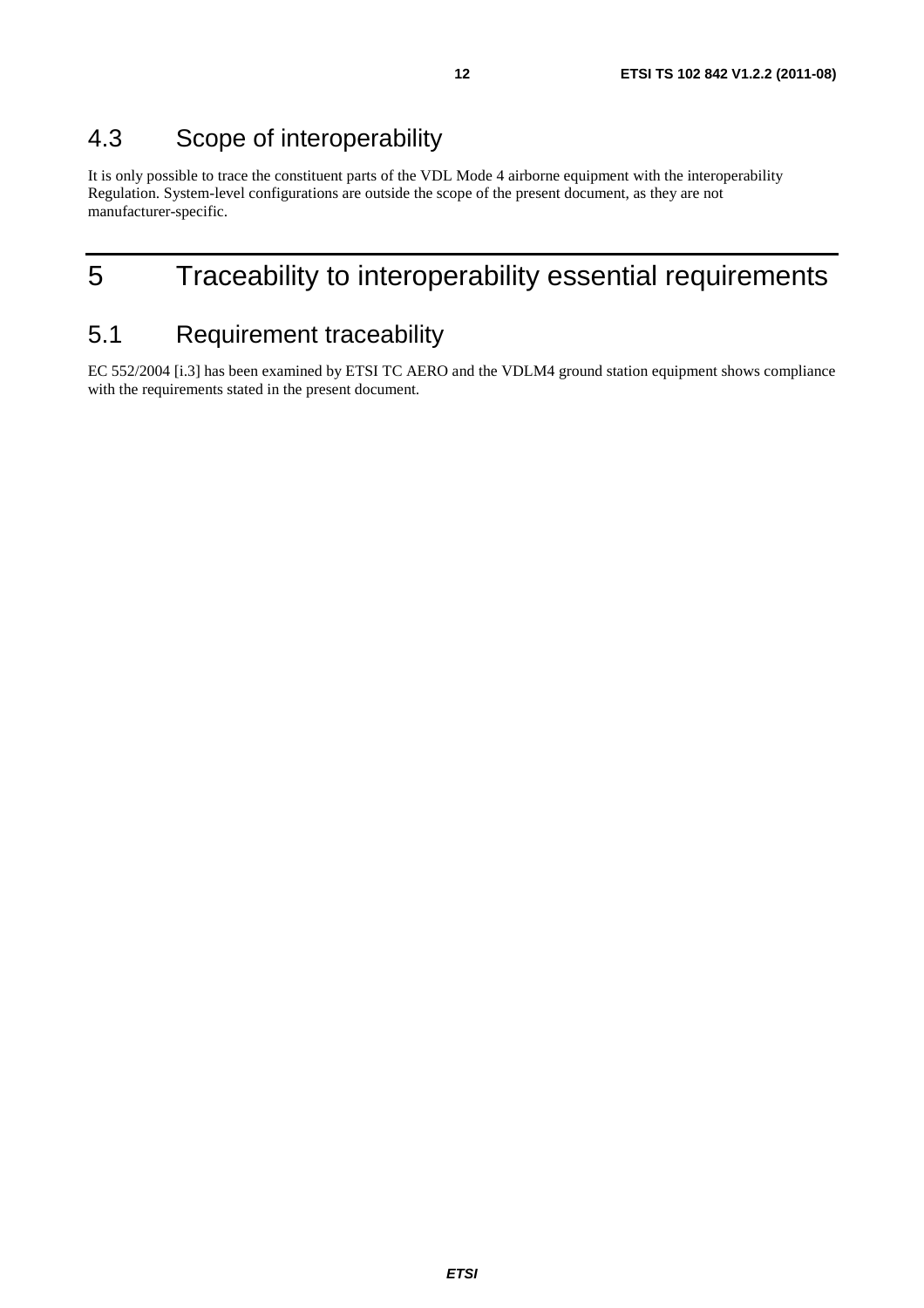- EUROCAE ED-78A: "Guidelines for approval of the provision and use of ATS supported by data communications".
- ETSI EN 301 489-22 (V1.3.1): "Electromagnetic compatibility and Radio spectrum Matters (ERM); ElectroMagnetic Compatibility (EMC) standard for radio equipment and services; Part 22: Specific conditions for ground based VHF aeronautical mobile and fixed radio equipment".